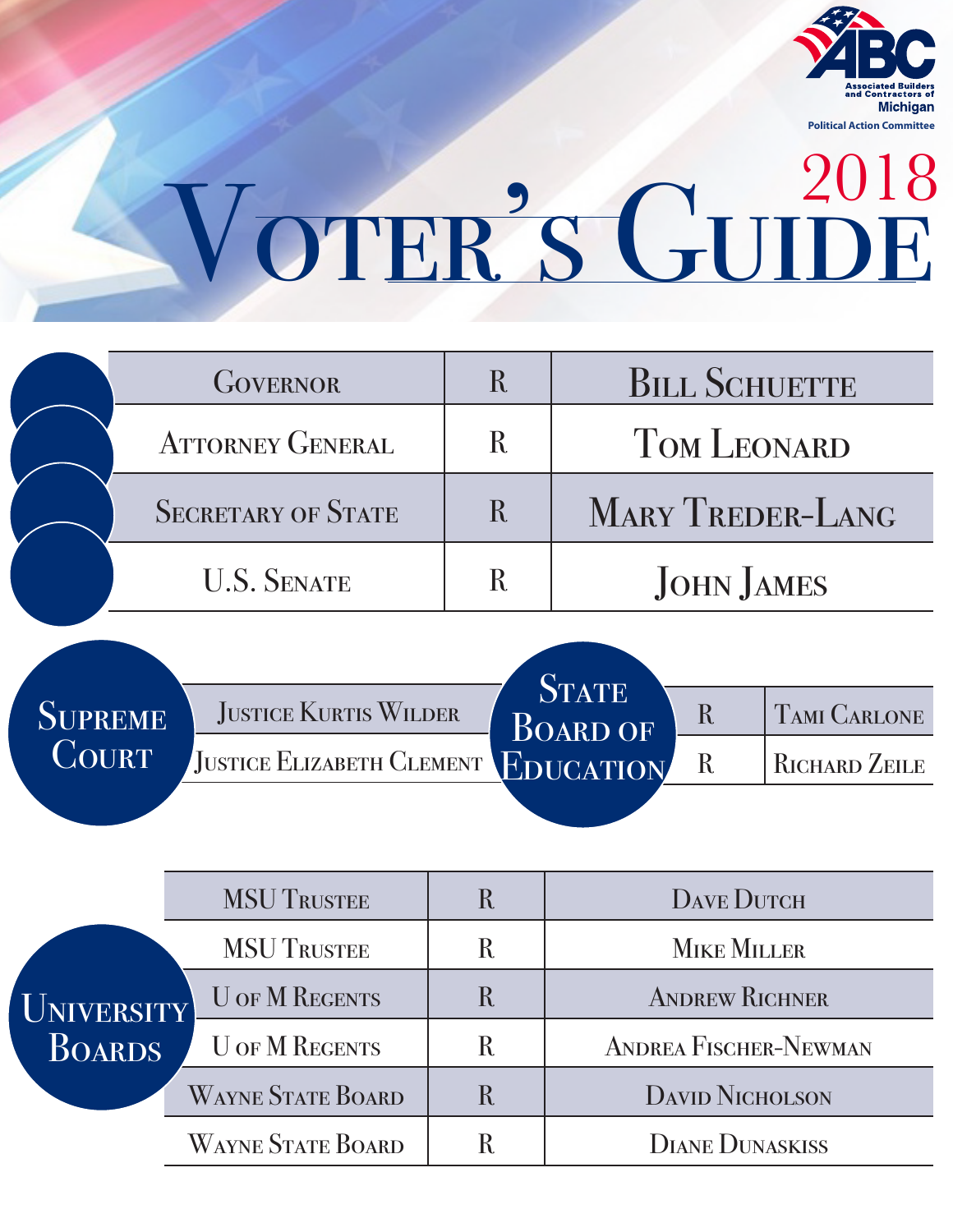## U.S. House

| DISTRICT       | PARTY       | <b>CANDIDATE</b>      |
|----------------|-------------|-----------------------|
| $\mathbf{1}$   | R           | <b>JACK BERGMAN</b>   |
| $\overline{2}$ | R           | <b>BILL HUIZENGA</b>  |
| $\overline{3}$ | R           | <b>JUSTIN AMASH</b>   |
| 4              | R           | <b>JOHN MOOLENAAR</b> |
| 5              | R           | <b>TRAVIS WINES</b>   |
| 6              | $\rm R$     | <b>FRED UPTON</b>     |
| 7              | R           | <b>TIM WALBERG</b>    |
| 8              | $\rm R$     | <b>MIKE BISHOP</b>    |
| 9              | $\rm R$     | <b>CANDIUS STERNS</b> |
| 10             | R           | PAUL MITCHELL         |
| 11             | R           | <b>LENA EPSTEIN</b>   |
| 12             | $\mathbf R$ | <b>JEFF JONES</b>     |
| 14             | R           | <b>MARC HERSCHFUS</b> |

2018 VOTER'S GUIDE  $2018\,\mathrm{V}\mathrm{OTER}^2\mathrm{S}\mathrm{\,G} \mathrm{UDE}$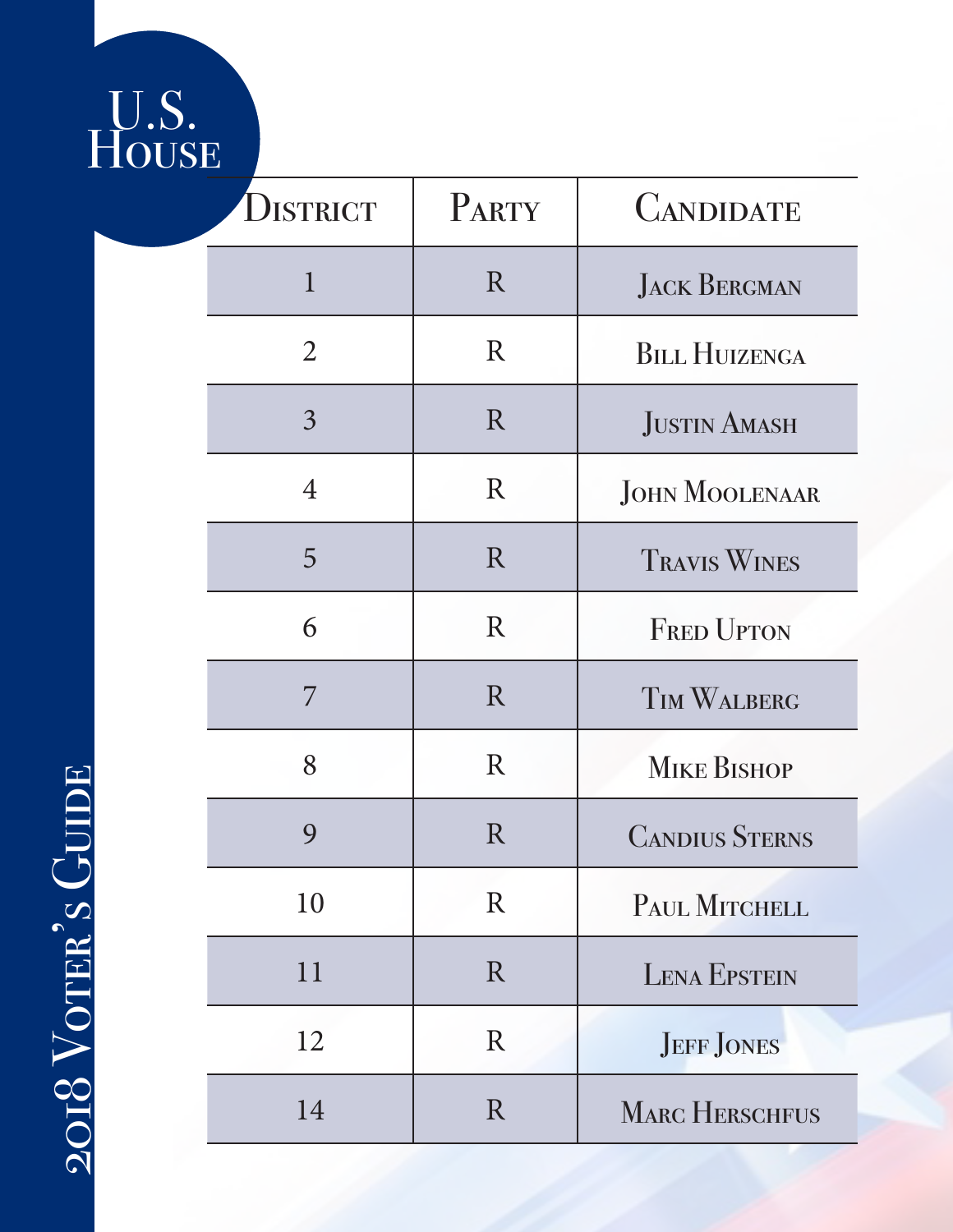## MI SENATE

| PARTY<br><b>DISTRICT</b> |              | <b>CANDIDATE</b>         |  |
|--------------------------|--------------|--------------------------|--|
| $\overline{2}$           | $\mathbf R$  | <b>LISA PAPAS</b>        |  |
| 5                        | $\mathbf{R}$ | <b>DESHAWN WILKINS</b>   |  |
| 7                        | $\mathbf{R}$ | LAURA COX                |  |
| 8                        | $\mathbf{R}$ | PETER LUCIDO             |  |
| 10                       | $\mathbf{R}$ | MICHAEL MACDONALD        |  |
| 12                       | $\rm R$      | MICHAEL MCCREADY         |  |
| 13                       | $\mathbf R$  | <b>MARTY KNOLLENBERG</b> |  |
| 14                       | $\mathbf R$  | RUTH JOHNSON             |  |
| 15                       | $\mathbf R$  | <b>JIM RUNESTAD</b>      |  |
| 16                       | $\mathbf R$  | <b>MIKE SHIRKEY</b>      |  |
| 19                       | $\mathbb{R}$ | <b>JOHN BIZON</b>        |  |
| 20                       | $\mathbf{R}$ | MARGARET O'BRIEN         |  |
| 21                       | $\mathbf{R}$ | <b>KIM LASATA</b>        |  |
| 22                       | $\mathbf{R}$ | <b>LANA THEIS</b>        |  |
| 24                       | $\mathbf R$  | <b>TOM BARRETT</b>       |  |
| 25                       | $\mathbf R$  | <b>DAN LAUWERS</b>       |  |
| 26                       | $\mathbf R$  | <b>ARIC NESBITT</b>      |  |
| 28                       | $\mathbf{R}$ | PETER MACGREGOR          |  |
| 29                       | R            | <b>CHRIS AFENDOULIS</b>  |  |
| 30                       | $\mathbf R$  | <b>ROGER VICTORY</b>     |  |
| 31                       | $\mathbf R$  | <b>KEVIN DALEY</b>       |  |
| 32                       | $\mathbb{R}$ | <b>KEN HORN</b>          |  |
| 33                       | $\mathbb{R}$ | <b>RICK OUTMAN</b>       |  |
| 34                       | $\mathbf{R}$ | <b>JON BUMSTEAD</b>      |  |
| 35                       | $\mathbf{R}$ | <b>CURT VANDERWALL</b>   |  |
| 36                       | $\mathbf{R}$ | <b>JIM STAMAS</b>        |  |
| 37                       | $\mathbf R$  | <b>WAYNE SCHMIDT</b>     |  |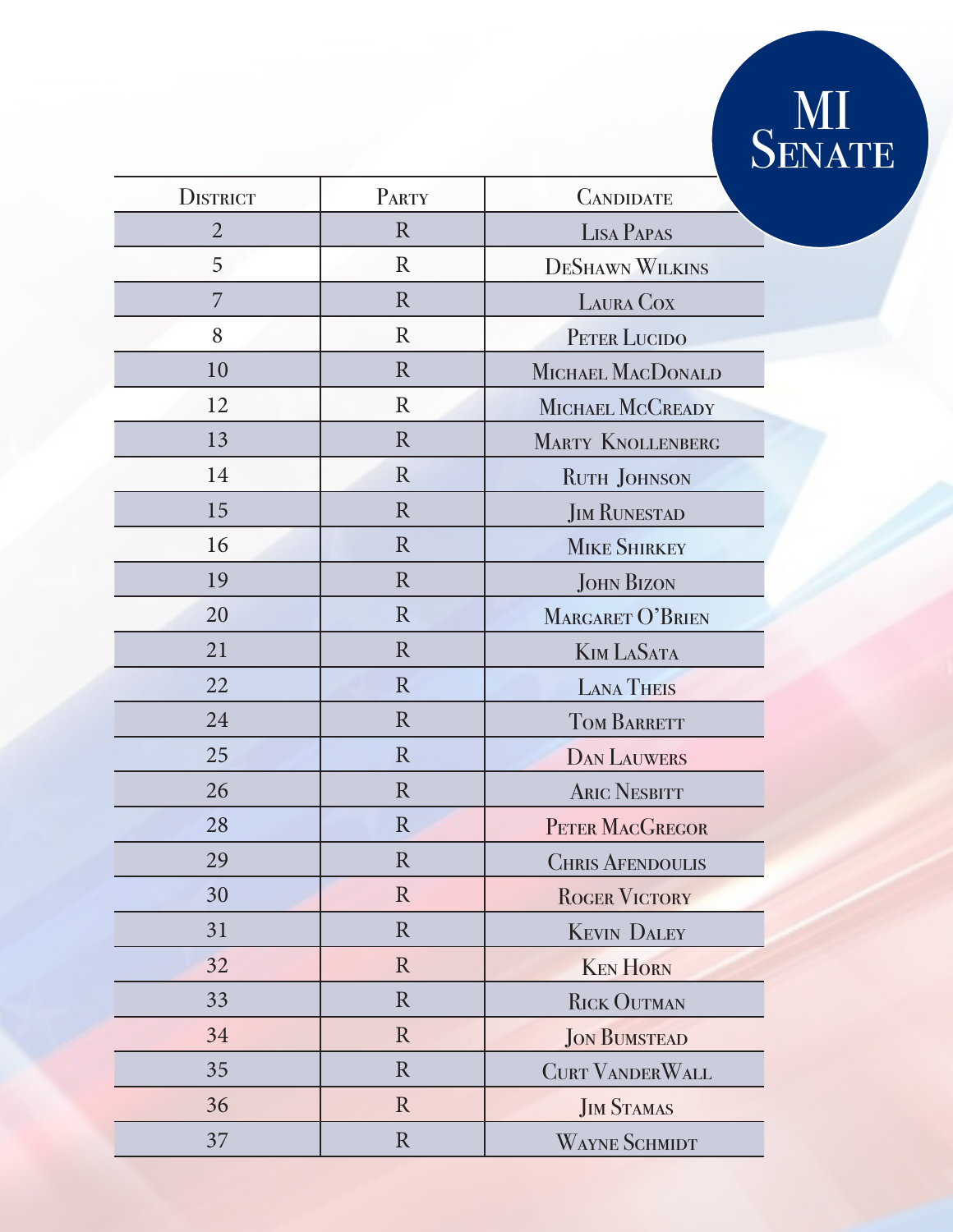|                        | <b>DISTRICT</b> | PARTY        | <b>CANDIDATE</b>        |
|------------------------|-----------------|--------------|-------------------------|
| <b>MI HOUSE OF</b>     | 20              | $\mathbf R$  | <b>JEFF NOBLE</b>       |
| <b>REPRESENTATIVES</b> | 30              | $\rm R$      | <b>DIANA FARRINGTON</b> |
|                        | 32              | R            | PAMELA HORNBERGER       |
|                        | 36              | $\mathbb{R}$ | DOUGLAS WOZNIAK         |
|                        | 38              | $\mathbf R$  | <b>KATHY CRAWFORD</b>   |
|                        | 39              | $\mathbb{R}$ | <b>RYAN BERMAN</b>      |
|                        | 40              | R            | <b>DAVID WOLKINSON</b>  |
|                        | 41              | $\mathbb{R}$ | <b>DOUG TIETZ</b>       |
|                        | 42              | $\mathbf R$  | <b>ANN BOLLIN</b>       |
|                        | 43              | $\rm R$      | <b>ANDREA SCHROEDER</b> |
|                        | 44              | R            | <b>MATT MADDOCK</b>     |
|                        | 45              | $\mathbb{R}$ | MICHAEL WEBBER          |
|                        | 46              | $\mathbf R$  | <b>JOHN REILLY</b>      |
|                        | 47              | $\mathbb{R}$ | <b>HANK VAUPEL</b>      |
|                        | 51              | R            | <b>MIKE MUELLER</b>     |
|                        | 57              | $\mathbb{R}$ | <b>BRONNA KAHLE</b>     |
|                        | 58              | $\mathbf R$  | <b>ERIC LEUTHEUSER</b>  |
|                        | 59              | $\mathbb{R}$ | <b>AARON MILLER</b>     |
|                        | 61              | $\mathbb{R}$ | <b>BRANDT</b> IDEN      |
|                        | 62              | $\mathbb{R}$ | <b>DAVE MORGAN</b>      |
|                        | 63              | $\mathbf R$  | MATT HALL               |
|                        | 64              | $\mathbf R$  | <b>JULIE ALEXANDER</b>  |
|                        | 65              | $\mathbf R$  | <b>SARAH LIGHTNER</b>   |
|                        | 66              | $\rm R$      | <b>BETH GRIFFIN</b>     |
|                        | 67              | $\mathbf R$  | <b>LEON CLARK</b>       |
|                        | 70              | $\rm R$      | <b>JAMES LOWER</b>      |
|                        | 71              | $\mathbf R$  | <b>CHRISTINE BARNES</b> |
|                        | 72              | $\rm R$      | <b>STEVEN JOHNSON</b>   |
|                        | 73              | $\mathbf R$  | <b>LYNN AFENDOULIS</b>  |
| 2018 VOTER'S GUIL      | 74              | $\mathbf R$  | <b>MARK HUIZENGA</b>    |
|                        | 76              | $\mathbf R$  | <b>AMANDA BRAND</b>     |
|                        |                 |              |                         |